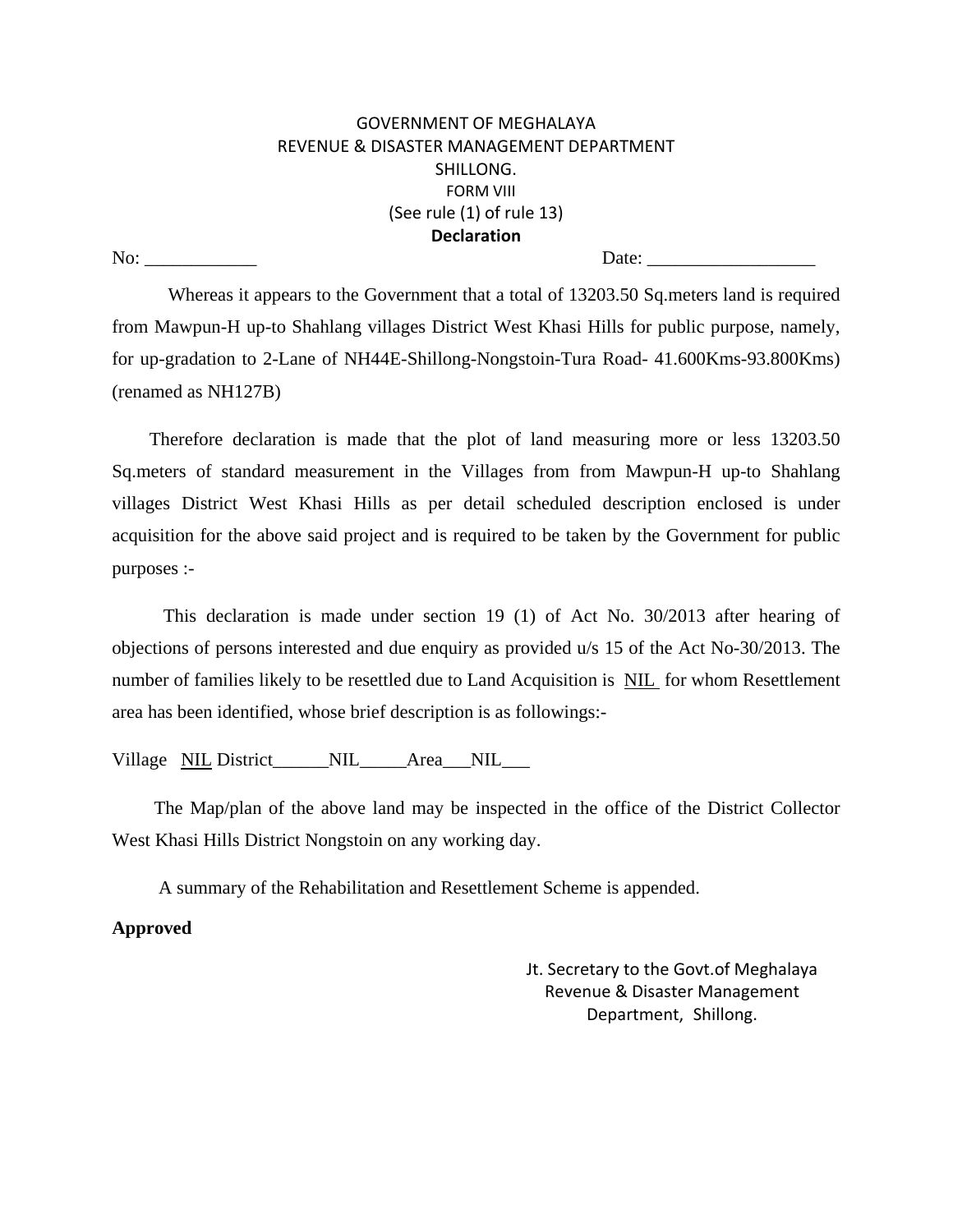# SCHEDULE OF BOUNDARIES IN RESPECT OF LAND FOR UP-GRADATION TO TWO LANE OF NH44E-SHILLONG-NONGSTOIN-TURA ROAD PORTION NH127B- SUNAPAHAR-NONGSHRAM(41.600Kms-

| Sl.No. | Name of land owner               | Chainage |          | width         |            |           |
|--------|----------------------------------|----------|----------|---------------|------------|-----------|
|        |                                  | from     | To       |               | length     | Area of   |
|        |                                  |          |          |               |            | land.(in  |
|        |                                  |          |          |               |            | sq.meters |
| 1.     | Dkhar clan's land, Mawpun-H      | 44800.00 | 44870.00 | $15$ -RHS     | 70.00      | 1050.00   |
| 2.     | Rongrin clan's land, Mawkhap     | 6038000  | 60413    | <b>15-RHS</b> | 33.00      | 495.00    |
| 3.     | Rongrin clan'land, Umdang        | 63570.00 | 63630    | 15-RHS        | 60         | 1800.00   |
|        |                                  |          |          | $15-LHS$      |            |           |
| 4      | (L) Rumpha Rashir's land,        | 66280.00 | 66370.00 | 15-RHS        | 90.00      | 2700.00   |
|        | Nongumdang Wahriangiong          |          |          | $15-LHS$      |            |           |
| 5.     | Ryntong clan's land, Nongdagong  | 67992.00 | 68020    | 28-RHS        | 15.00      | 420.00    |
| 6      | Synshiang clan's land,           | 68020.00 | 68065.50 | 45.50-RHS     | 15         | 682.50    |
|        | Nongriangkain                    |          |          |               |            |           |
| 7      | Sohbar clan's land, Kyllonmathei | 73750.00 | 73900.00 | 15-RHS        | 150        | 4500.00   |
|        |                                  |          |          | 15-LHS        | 150        |           |
| 8      | Sohbar clan's land, Shahlang     | 80900.00 | 80970.00 | 6.00-RHS      | 51.00      | 1356.00   |
|        |                                  |          |          | 15.00-LHS     | 70.00      |           |
| 9      | Sohbar clan 's land, Shahlang    | 80970.00 | 81000.00 | 5-RHS         | 10.00      | 200.00    |
|        |                                  |          |          | 5-LHS         | 30.00      |           |
|        |                                  |          |          |               | Total area | 13203.50  |
|        |                                  |          |          |               |            |           |
|        |                                  |          |          |               |            |           |

93.8Kms)